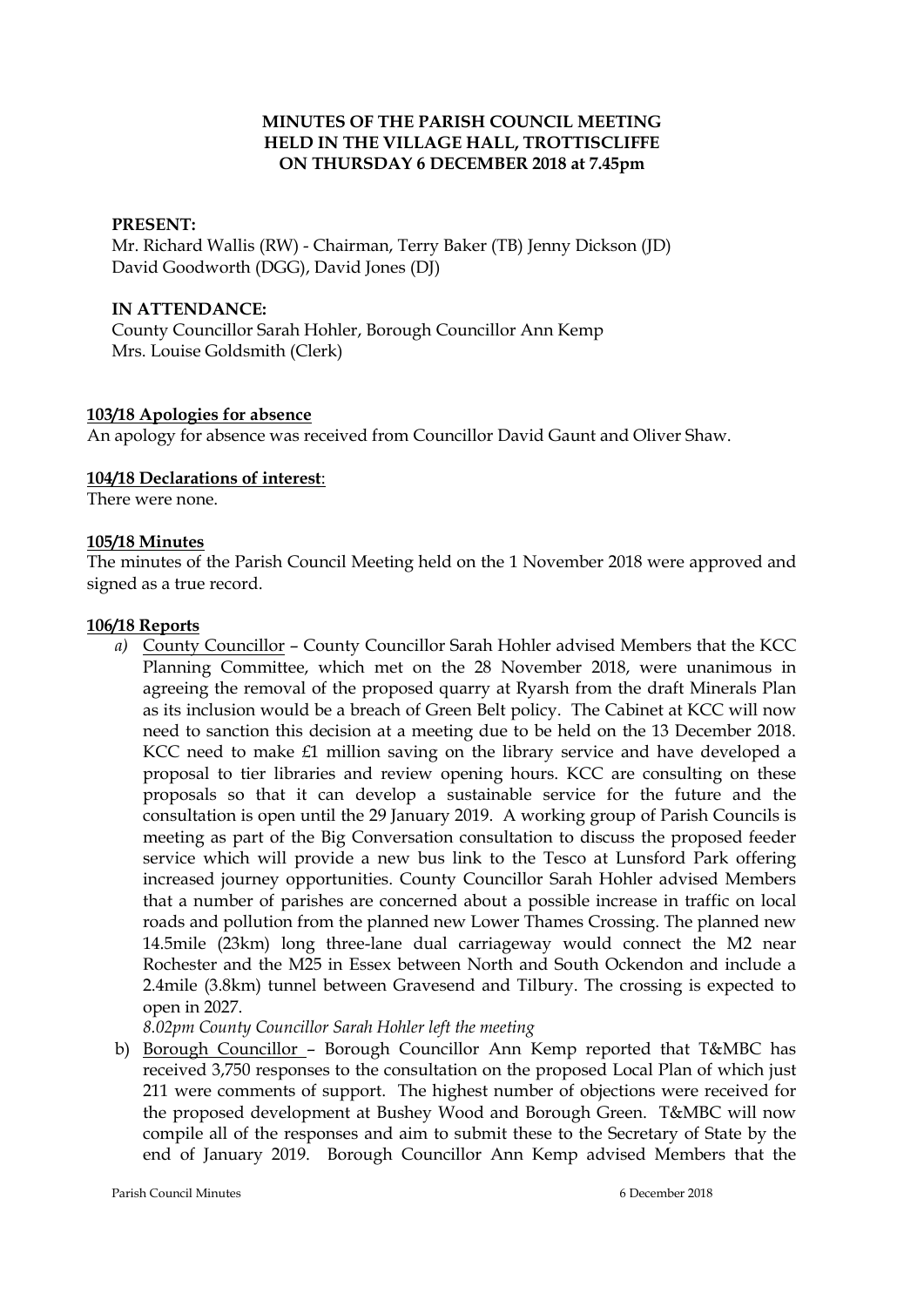decision by Area 2 Planning Committee to object to planning proposal TM/18/00357OA, The Nursey, Taylors Lane, Trottiscliffe, will need to be considered by Full Council and that this may happen until April 2019.

- c) Kent Police RW was pleased to report that there was no reported crime in November in the local area.
- d) KALC Area Committee The next meeting is due to be held on the 10 January 2019.
- e) JPCTCG There has been no meeting.
- f) Parish Partnership Panel JD attended the meeting held on the 15 November 2018. The consultation on the Local Plan was one of the main talking points. Highways England also attended the meeting to discuss and answer questions on the Smart motorway works on the M20. The minutes of the meeting will be circulated.
- g) Trosley Liaison Group There has been no meeting.
- h) Village Hall Committee TB attended the meeting held on the 3 December 2018 and reported that the Committee has some big events coming up to celebrate Christmas and New Year. The Committee were concerned about the clearing up of the debris from the school's firework display and the re-seeding of the grass. JD offered to mention these concerns to the PTA. Members noted that these works should be completed in the Spring and the area is currently cordoned off.
- i) Tree Warden There was no report.
- j) Courts Committee Meeting The Courts Committee has advised the Clerk that works to install a Matchplay 2 carpet should commence soon. JD reported to Members that one of the tennis coaches for the school children has advised that during sessions for the children that there has been an unfriendly dog in the vicinity. Difficulties are also been experienced in booking the courts for coaching sessions for the school children.

*8.16pm The meeting was suspended to allow Borough Councillor Ann Kemp to speak who reminded Members that one of the conditions of the tennis club is that the school has priority on the use of the courts for either tennis and/or netball.*

*8.18pm The meeting was reconvened*

JD also reported that it is very difficult for a non-member to book the courts. A sign which used to be on the gate to the courts advising people how to book seems to have been removed and booking online does not seem possible. It was agreed that the RW and Clerk should look into these issues raised and also assess the condition of the fence between the village hall car park and the courts. RW reminded Members that a representative from the school do have an opportunity to attend the annual Courts Committee meeting and should look to attend in future.

## **107/18 Matters arising**

- a) T&MBC Call for Sites/Development of the Local Plan see item 106/18 (b).
- b) Progress with a Community Bid for The Plough Inn There was no update from the Trosley Heritage Group.
- c) General Data Protection Regulation The Clerk reminded Members to activate their new email accounts. The Clerk will send test emails out once all Members have activated their accounts.
- d) Monthly Check of the Defibrillator The Clerk has carried out a monthly check and confirmed that the batteries and defibrillator are working.
- e) KALC Community Award Scheme 2019 Members unanimously agreed to nominate Borough Councillor Ann Kemp for the award.
- f) Ryarsh, Proposed sandpit update see item 106/18 (a).
- g) Calendar of Meetings 2019 The Clerk to circulate.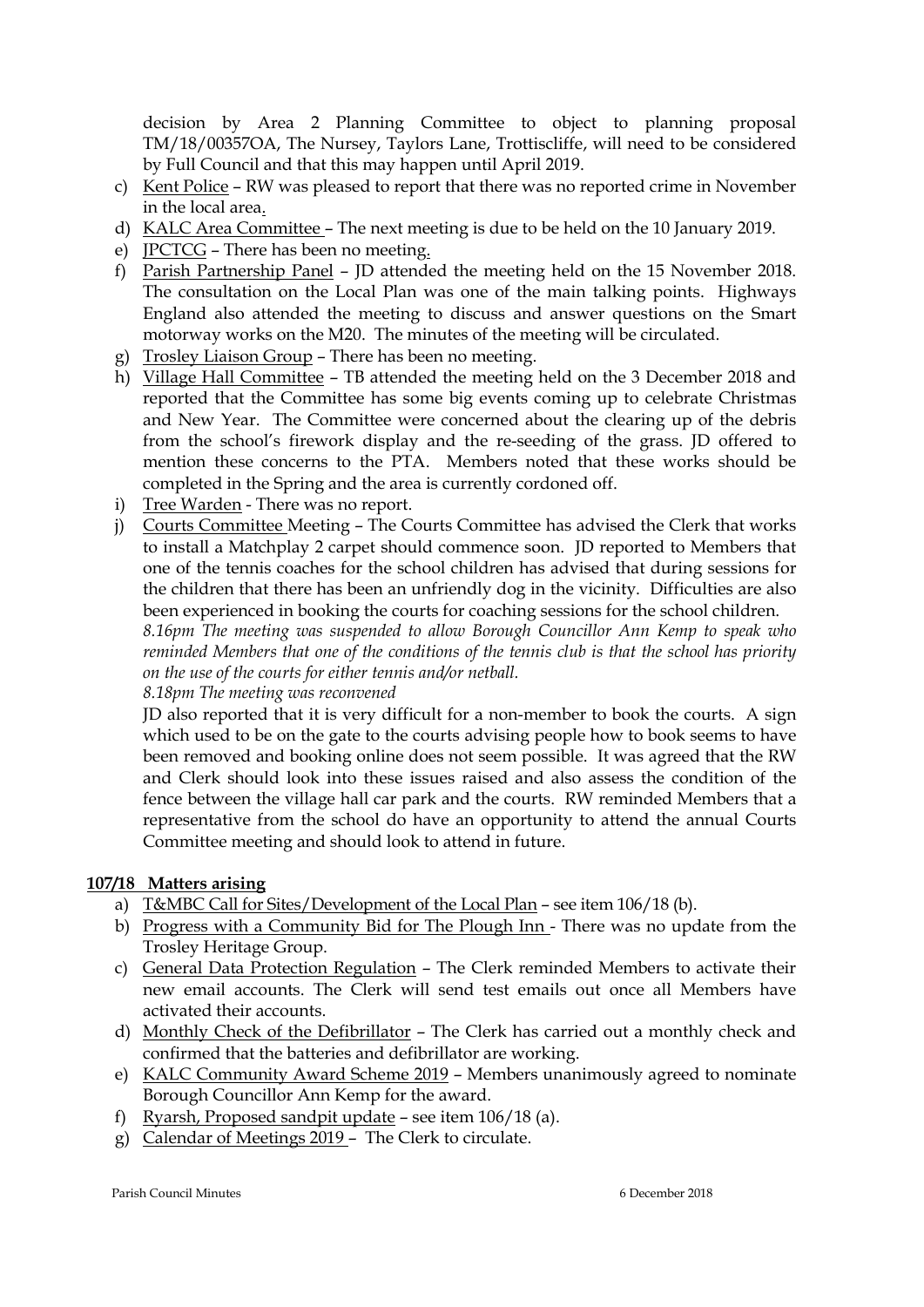#### **108/18 Finance & Policies**

| <u>Statement of payments to be made and income received</u> |               |            |
|-------------------------------------------------------------|---------------|------------|
| <b>National Savings Account:</b>                            |               | £1,692.64  |
| Nat West TPC TCC Account:                                   |               | £24,800.63 |
| Nat West TPC Reserve Account:                               |               | £24,046.07 |
| Nat West TPC Current Account                                | $\mathcal{F}$ | 162.01     |
| Less cheque 000166                                          |               | 50.00      |
|                                                             |               | 112 01     |

#### **Receipts**: None

| <b>Cheques for signature TPC Current Account:</b> |                             |        |         |
|---------------------------------------------------|-----------------------------|--------|---------|
| Supplier                                          | Description                 | Cheque | Amount  |
|                                                   |                             | Number |         |
| Mrs L S Goldsmith                                 | (Salary 5 weeks)            |        |         |
|                                                   | $(1/11/18 - 06//12/18)$     | 000229 | £176.21 |
| <b>HMRC</b>                                       | (Clerks Tax)                | 000230 | £176.20 |
| Mrs L S Goldsmith                                 | (Clerks Expenses)           | 000231 | £ 82.88 |
| Trottiscliffe Village Hall                        | (Hall Hire)                 | 000232 | £70.00  |
| <b>Gel Creative</b>                               | (Website maintenance)       | 000233 | £150.00 |
| Kent Wildlife Trust                               | (Annual subscription)       | 000234 | £ 50.00 |
| Mrs L S Goldsmith                                 | (Salary 4 weeks post-dated) |        |         |
|                                                   | $(6/12/18 - 04/01/19)$      | 000235 | £140.97 |
| <b>HMRC</b>                                       | (Clerks Tax - post-dated)   | 000236 | £140.96 |
| <b>Total</b>                                      |                             |        | £987,22 |

## **Transfer from TPC Reserve Account to TPC Current Account: £1,000.00**

## **Cheques for signature TPC TCC Account:** There were none

- a) Cheques for signature: The Chairman proposed that the cheques listed above be signed. Agreed
- b) Budget 2018/19 The Clerk had prepared a budget forecast document for circulation. A total estimated expenditure of £20,642.00 which includes the provision of a financial contribution towards local organisations and a local election (if needed) was agreed. It was **resolved** that the precept upon T&MBC for the financial year 2019/20 should not be increased and remain the same as in 2018/19 at £16,500.00. Any shortfall will be met from reserves.
- c) Precept request 2019/20 It was **resolved** that a precept of £16,500.00 would be requested for 2019/20 from T&MBC.
- d) Review of policies It was **resolved** to make no changes to the policies in place. The Clerk will update each policy to show that it has been reviewed.

## **109/18 Members of public:**

A member of the public reported that following a recent incident a further training session on how the defibrillator can be operated and accessed would be beneficial. *Borough Councillor Ann Kemp left the meeting*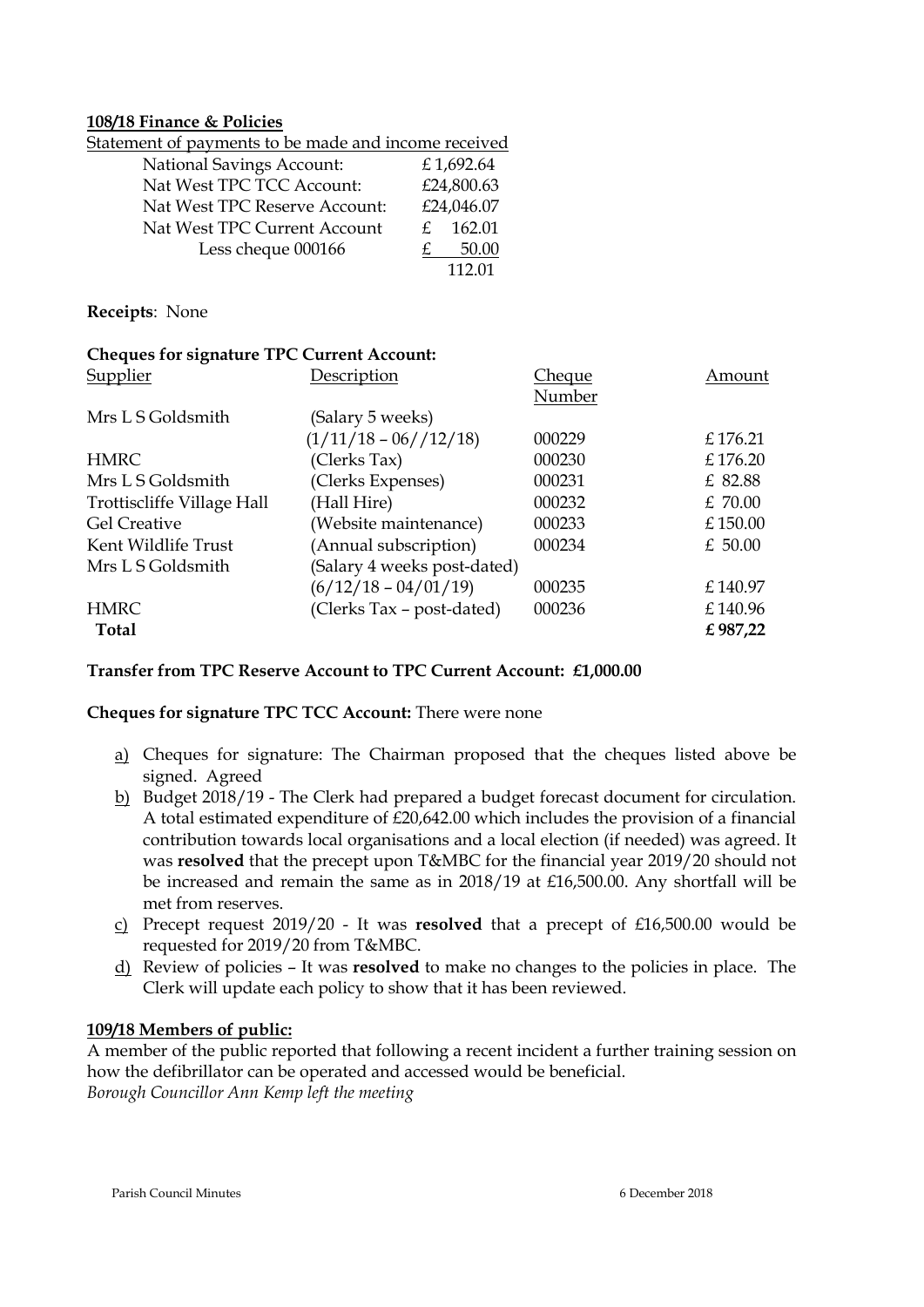# **110/18 Planning**

a) Applications:

1] TM/18/02757/FL – 1 Central Lodge, Gravesend Road, Wrotham, TN15 7JWFirst floor side, rear and front single storey extension and conversion of garage to habitable room and new detached garage. *Resolved: No objection*

2] TM/18/0247/FL – White Gables, Church Lane, Trottiscliffe, ME19 5EB

Demolition of existing garage and construction of part single storey, part double stored side and rear extension incorporating enlargement of existing side roof dormer. *Resolved: Object. Members feels that that the proposal is overbearing and not sympathetic to the area. Members object to the overall bulk, scale and size and feel the proposal represents an over intensification of the site.*

b) Decisions from T&MBC:

1] TM/18/00357/OA – The Nursery, Taylors Lane, Trottiscliffe

Outline application for a detached bungalow to replace a mobile home.

*To be determined by Full Council*

2] TM/18/01375/FL – Streets End, Ford Lane, Trottiscliffe

Proposed new two storey dwelling. *Approved*

3] TM/18/01396/FL – Equine Lane West of Millers Farm, Wrotham Water Lane

To site a temporary mobile home near to the farm buildings for the purposes of looking after the brood mare and breeding stock for specific periods of the year. *Application withdrawn*

c) Other planning matters

1] Enforcement case TM/18/00332/WORKM – Cedar House, Church Lane, Trottiscliffe – T&MBC has advised that following an inspection of the site regarding an alleged unauthorised building it is apparent that there may have been a breach of planning control. An enforcement file has been opened and it is anticipated that the owner will be asked to submit a retrospective planning proposal.

2] Millers Farm – The Clerk was asked to report to enforcement that a mobile home is now in use on the site. (*JD abstained from this discussion*)

3] Trosley Farm – The Clerk was asked to report to enforcement that there appears to be someone living in the stables and also to mention that the floodlights on the menagerie are still in use for which planning permission has not been sought.

# **111/18 Highways, Footways and Footpaths**

1] Reported Faults

i) Request for a trief kerb – the Clerk has requested a trief kerb along Taylors Lane near to the pond where cars are regularly mounting the pavement.

ii) Concrete blocks and posts in ditch along Addington Lane – the Clerk has reported.

iii) The Z bend sign in Taylors lane is not visible – blocked by vegetation – the Clerk to report

iv) Road sign 'Taylors Lane' – still missing on Vigo Hill. The Clerk to report

v) Damaged sign at Bassetts Lodge – the Clerk to report

vi) Post on village green opposite The George – has been knocked over. The Clerk to report vii) Hedge at Hornbeam – needs urgently trimming back. The Clerk to report.

2] KCC Highways Parish Seminar – The Clerk attended the seminar held on the 2 November 2018. The new Director of Highways, Transportation and Waste, Simon Jones announced that his priorities are accessibility and safety. He wants residents to have predicted journey times by opening up pinch points. He wants to 'maximise the pound in the ground' by reducing administration costs and speeding up response times and taking a holistic view to repairs and improvements. The switch to LED lighting is nearly complete and is saving money as very few faults have been reported. There is a new code of practice for highway maintenance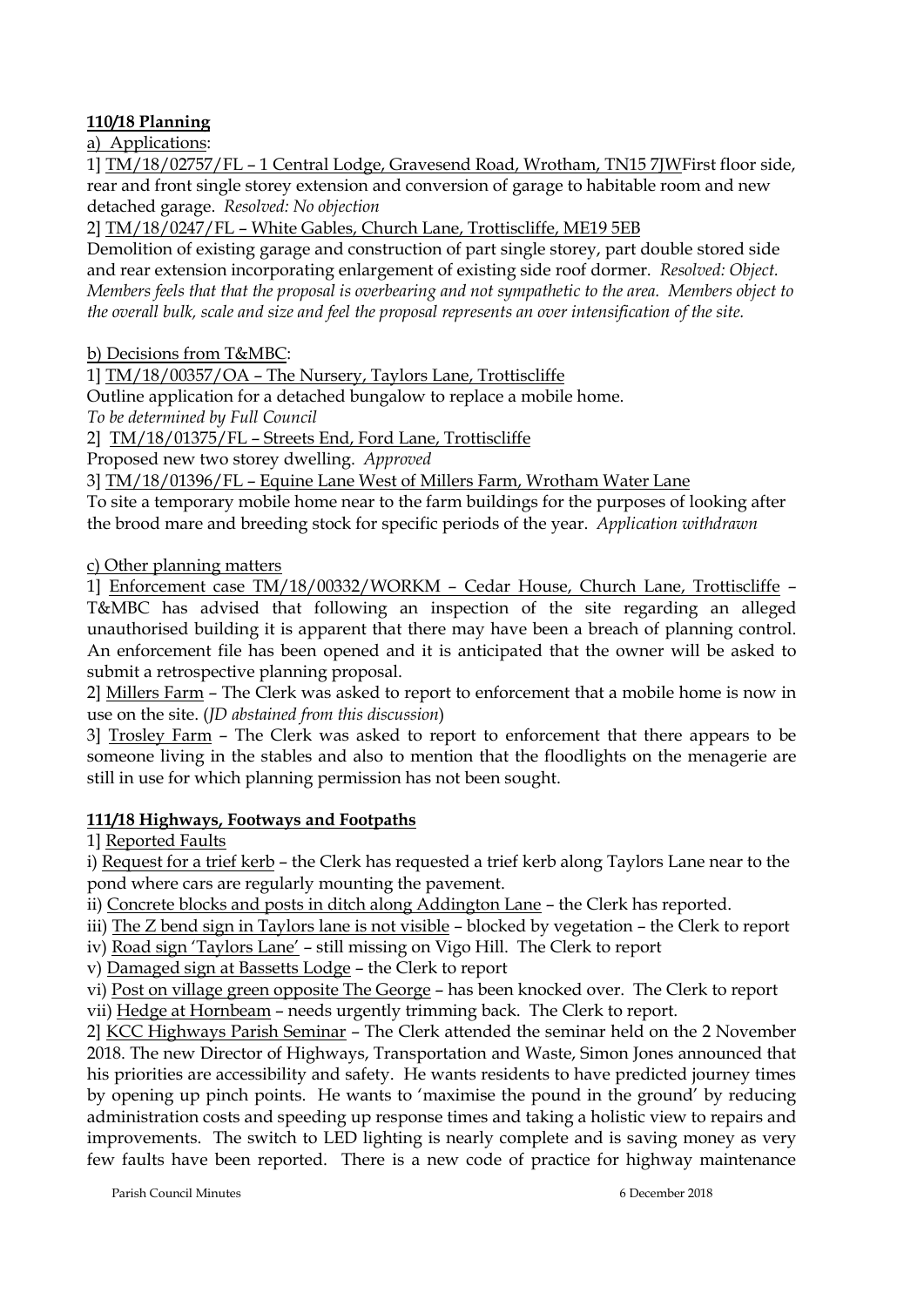which is the biggest change in legislation for many years and requires KCC to document all repairs and safety inspections. Pothole repairs have been a priority but it was reported that roads in Kent need £630m of reconstruction works.

3] Big Conversation Update – Members discussed the new feeder service which will be a timetabled service and will provide a new link to the Tesco at Lunsford Park offering increased journey opportunities. A working group has been formed and the terms of reference of this group and the minutes of the meeting held on the 26 December 2018 have been circulated. Either JD or RW will try and attend the next meeting due to be held on the 19 December 2019.

## **112/18 Open Spaces, Recreation Ground and Allotments**

1] Recreation Ground and playground – The Clerk is hoping to meet with Four Seasons soon to see if they can assist with any of the works outlined in the RoSPA report. OS is in dialogue with the Outdoor Gym Company about installing adult outside gym equipment on the recreation ground and will present some costs and ideas at the next meeting. JD reported on a meeting held with members of the PTA, the Headteacher and the Chair of the Governors. The meeting was a very positive one and the situation about why an entrance fee cannot be charged for events held on the recreation ground was explained and alternatives to this discussed. A copy of the Constitution of the PTA and a copy of their insurance has been provided and the PTA has agreed to ensure that risk assessments are supplied well in advance of any event to be held on the recreation ground so that they can be approved by full Council. Problems with the use of the court at the tennis club were raised (see item 106/18 (j)) The AGM is due to be held on the 11 December and the Nativity play will be performed twice on the 18 December and animals from the School Farm will be involved. There are 84 children on the school roll and JD advised that the Headteacher would be willing to give Councillors a guided tour of the school. Members thanked JD for attending this meeting and for the reassurance on some of the concerns they had. JD also reported that the school would like permission to replace the entry gates to the playground to a design that looks like giant painted pencils. Members **resolved** to have no objections to this proposal. JD will advise the school.

## 2] Allotments – There was no report.

3] Trottiscliffe School and Community Farm – The Clerk has received the following report. A duck house has been built for the newly acquired ducks and a new shelter has been constructed for the alpacas. A horsebox has also been purchased. The sale of eggs at the school provides some income. More volunteers are required as unfortunately some have had to pull out. Dave Urmston has acquired a grant of £525.00 for trees and is looking to plant an orchard of apple and pear trees. The Clerk was asked to remind Dave Urmston that any changes to the land such as the planting of the orchard need to be approved by the Parish Council as specified in the lease. The Clerk was also asked to find out what accounts are being kept for the farm.

# **113/18] Correspondence**

## a) For Information

- 1] Area 2 Planning Committee 12 December 2018
- 2] Joint Transportation Board 11 March 2019
- 3] Parish Partnership Panel 7 February 2019
- 4] Standards Committee 15 January 2019
- 5] KALC Area Committee Meeting 10 January 2019